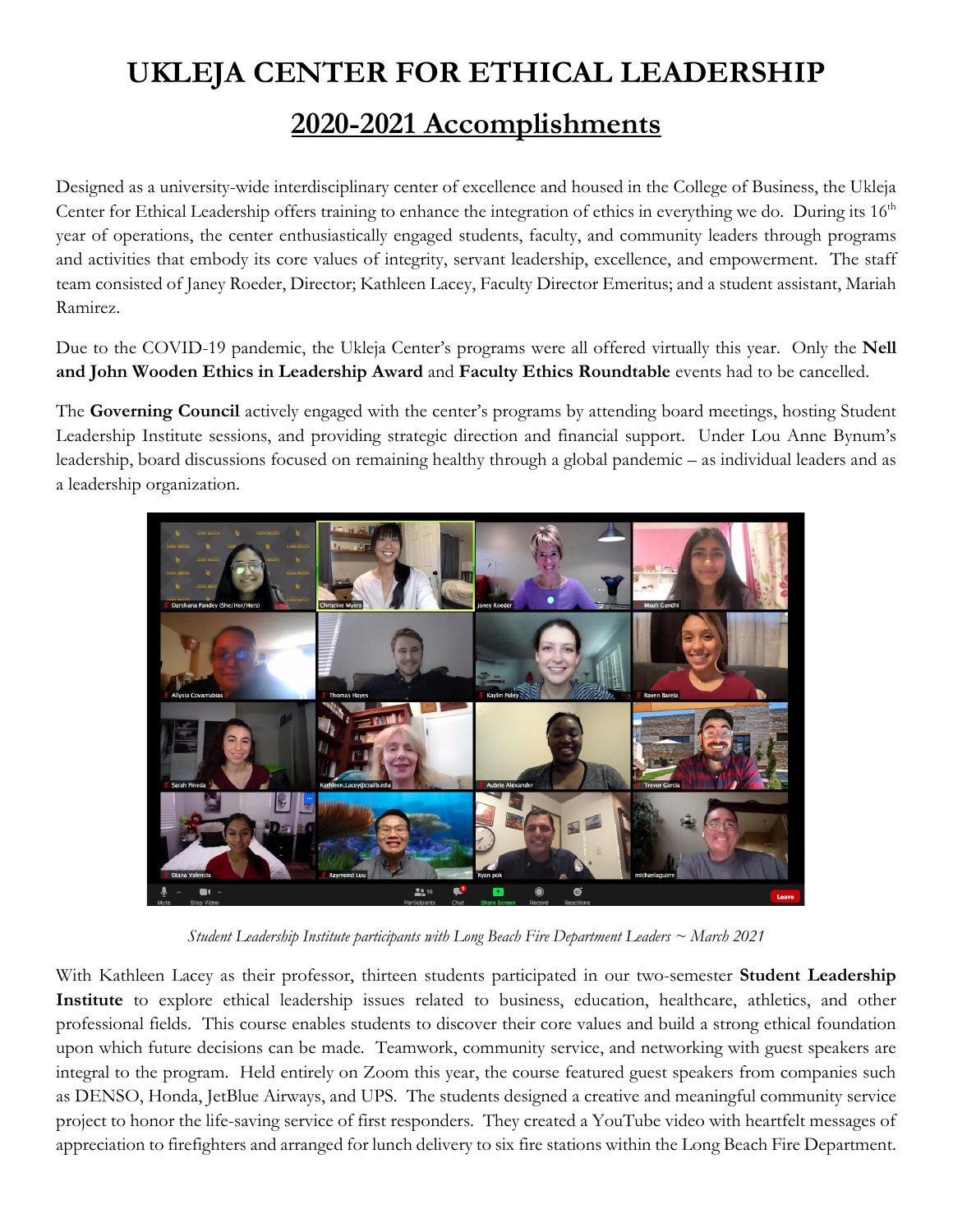

*Student Leadership Institute Alumni Council participants with President Conoley and Leader-in-Residence Darick Simpson ~ April 2021*

Janey Roeder and Kathleen Lacey launched a new program, the **Student Leadership Institute Alumni Council,** a community of program graduates who want to stay connected for the benefit of the Ukleja Center, each other, and the greater Long Beach community. Leader-in-Residence Darick Simpson presented two CliftonStrengths workshops to the Alumni Council, with graduates attending virtually from California to New York to Germany.



*President Conoley welcoming students to Ethics at The Beach featuring Faculty Fellow Bruce Mac Rae ~ March 2021* 

Over 340 students attended the center's annual **Ethics at The Beach** seminar offered in partnership with the Associated Business Students Organization Council and Student Center for Professional Development this spring. Students had an opportunity to enhance their ethical leadership skills while exploring the seminar's theme – *Be the Change.* CSULB President Jane Close Conoley provided a warm welcome, which was followed by a dynamic panel discussion about ethical leadership in sports, ethics and mental health, and leading a life of integrity. Esteemed panelists were Ed Cunningham, former NFL player and ESPN announcer; Patricia Costales, CEO of The Guidance Center; and Faculty Fellow Bruce Mac Rae, Vice President of State Government Affairs for UPS.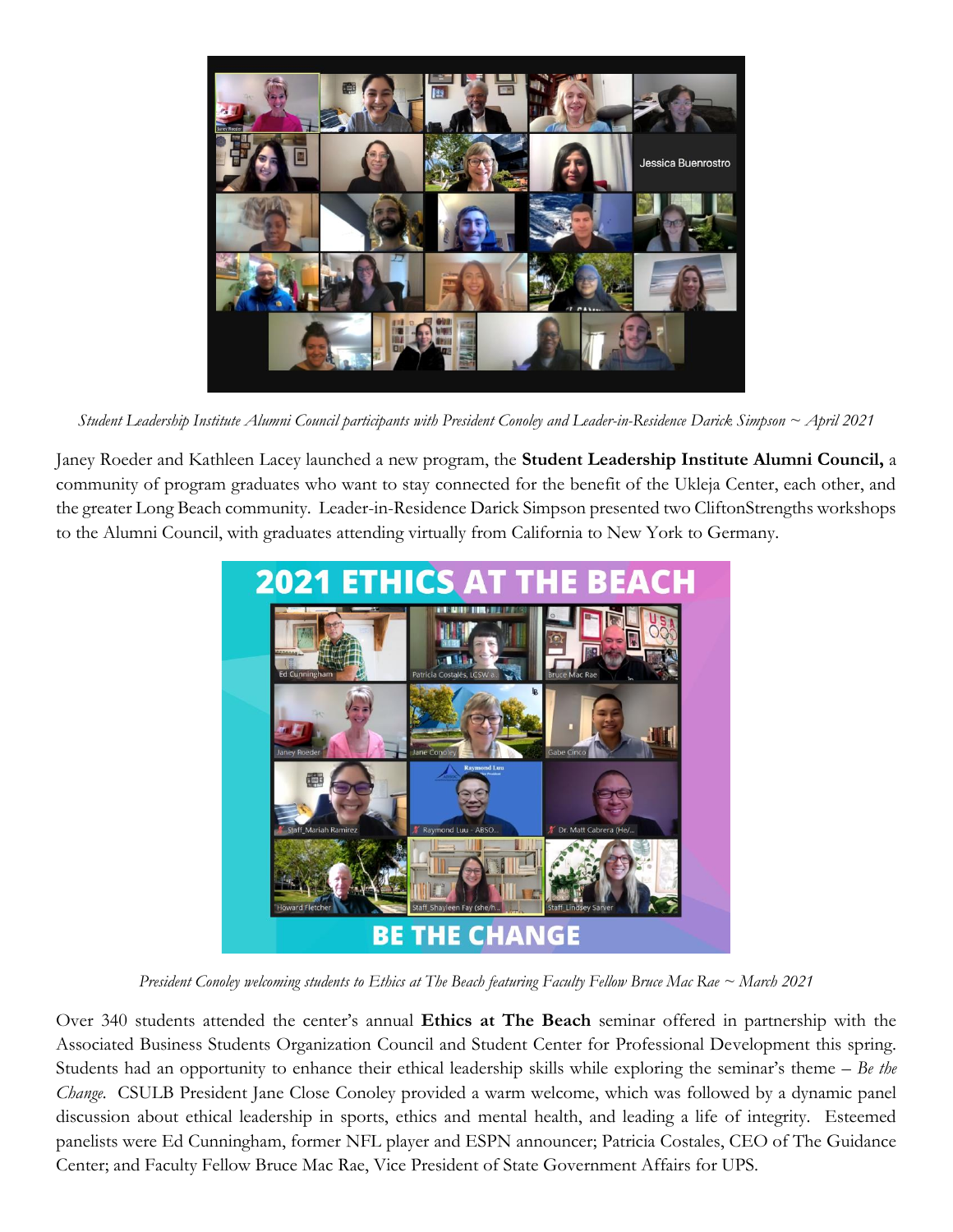To advance our vision of having an ethics module in every CSULB course, the highest number of **Ethics Across the Curriculum** stipends were awarded since this program was initiated in 2005. Nineteen \$3,000 stipends were granted to faculty for integrating three-hour ethics modules into their courses. This year's program extended our reach into six of the seven colleges, thereby furthering the Ukleja Center's interdisciplinary aim. We congratulate the following faculty on their pedagogical stipends:

- **Rhiannon Aarons** *Gentrification and Environmental Justice in the Art Economy* (Art)
- **Sabrina Alimahomed-Wilson** *Intersectional Feminist Ethics* (Sociology)
- **Pitiporn Asvapathanagul** *Ethics for Civil Engineering and Construction Management Professions* (Civil Engineering and Construction Engineering Management)
- **Andrew Fogleman** *The Ethical Dilemma of Misinformation* (History)
- **Noah Golden** *Digital Ethics through Critical Literacy and STEM Education* (Teacher Education)
- **Min Gu** *Ethics of Care and Advocacy for Children's Voice in Elementary Art Classrooms* (Liberal Studies)
- **Lisa Ibanez and Susan Salas** *So, You Want to Connect? The Ethics of Social Media and Virtual Workplace in Social Work Practice* (Social Work)
- **Connie Ireland** *Service Learning through Social Justice in Corrections* (Criminology, Criminal Justice, and Emergency Management)
- **Brian Katz** *Ethics of Epistemology in Mathematics for Secondary Teachers* (Mathematics and Statistics)
- **Yu-Fu Ko** *Engineering Ethics in Civil Engineering Practical Design Projects* (Civil Engineering and Construction Engineering Management)
- **Linna Li and Christine Jocoy** *How Not to Lie with Maps: Ethics in Geospatial Science and Technologies*  (Geography)
- **Crystal Lie** *Integrating Disability Bioethics into the Health Humanities* (Comparative World Literature)
- **Ying Liu** *Programmers Need Ethics* (Information Systems)
- **Stephen Mezyk** *Ethics in the CHEM373 Laboratory – What is Scientific Plagiarism?* (Chemistry and Biochemistry)
- **Hugh O'Gorman** *The Ethics of Privilege, Place and Personhood: The Auto-Drama Solo Performance* (Theatre Arts)
- **Ulices Pina** *Human Rights and Ethical Progress in Historical Perspective* (History)
- **Elizabeth Pringle-Hornsby and Anna Mayer**  *The Ethics of Working with Children and Families in Child Welfare Practice and the Use of Social Media* (Social Work)
- **Amy Ricketts –** *Toward More Equitable Science Teaching Practices* (Science Education)
- **Shira Tarrant –** *Ethics and Free Speech: Engaging Controversy Through Dialogue (*Women's, Gender, and Sexuality Studies)